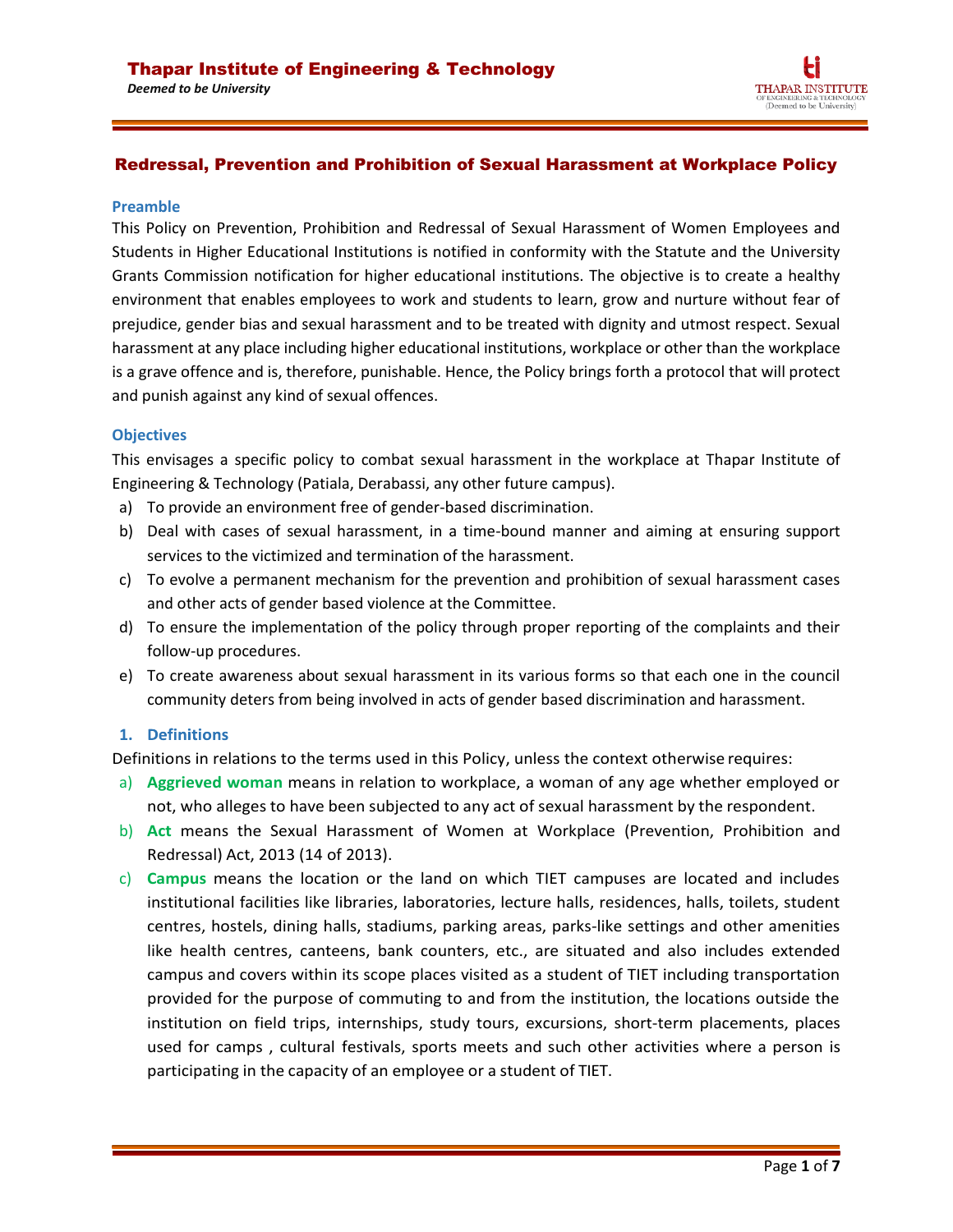- d) **Covered Individuals**-persons engaged in protected activity such as filing a sexual harassment charge, or who are closely associated with an individual who has engaged in protected activity and such person can be an employee, fellow student, guardian of the offended person.
- e) **Employee-**person defined in the Act and includes, for the purposes of this policy any trainee, apprentice (or called by any other name), interns, volunteers, teaching & research assistants, whether employed or not, including those involved in field studies, projects, short-visits, camp.
- **f) Higher Educational Institution** (HEI) means aUniversitywithin the meaning of clause (j) ofsection 2, a college within the meaning of clause(b) of sub-section (1) of section 12A and an institution deemed to be a University under section 3 of the University Grants Commission Act, 1956 (3 of 1956) hereinafter termed as **Thapar Institute of Engineering & Technology (TIET).**
- g) **Internal Complaints Committee** (ICC) means Internal Complaints Committee to be constituted by TIET. Any existing body already functioning with same objective (like the Gender Sensitization Committee Against Sexual Harassment (GSCASH)) should be reconstituted as the ICC.
- h) **Sexual harassment** means:
	- a) An unwanted conduct with sexual undertones if it occurs or which is persistent and which demeans, humiliates or creates a hostile and intimidating environment or is calculated to induce submission by actual or threatened adverse consequences and includes any one or more or all of the following unwelcome acts or behaviour (whether directly or by implication), namely:
		- i. any unwelcome physical, verbal or non-verbal conduct of sexual nature
		- ii. demand or request for sexual favours
		- iii. making sexually coloured remarks
		- iv. physical contact and advances
		- v. showing pornography
	- b) any one (or more than one or all) of the following circumstances, if it occurs or is present in relation or connected with any behaviour that has explicit or implicit sexual undertones:
		- i. implied or explicit promise of preferential treatment as quid pro quo for sexual favours;
		- ii. implied or explicit threat of detrimental treatment in the conduct of work;
		- iii. implied or explicit threat about the present or future status of the person concerned;
		- iv. creating an intimidating offensive or hostile learningenvironment;
		- v. humiliating treatment likely to affect the health, safety dignity or physical integrity of the person concerned;
- i) **Student** means a person duly admitted and pursuing a programme of study either through regular mode or distance mode, including short-term training programmes at TIET. Provided that a student who is in the process of taking admission in TIET campus, although not yet admitted, shall be treated, for the purposes of this policy, as a student of TIET, where any incident of sexual harassment takes place against such student. Provided that a student who is a participant in any of the activities in TIET other than the Institute where such student is enrolled shall be treated, for the purposes of this policy, as a student of TIET where any incident of sexual harassment takes place against such student.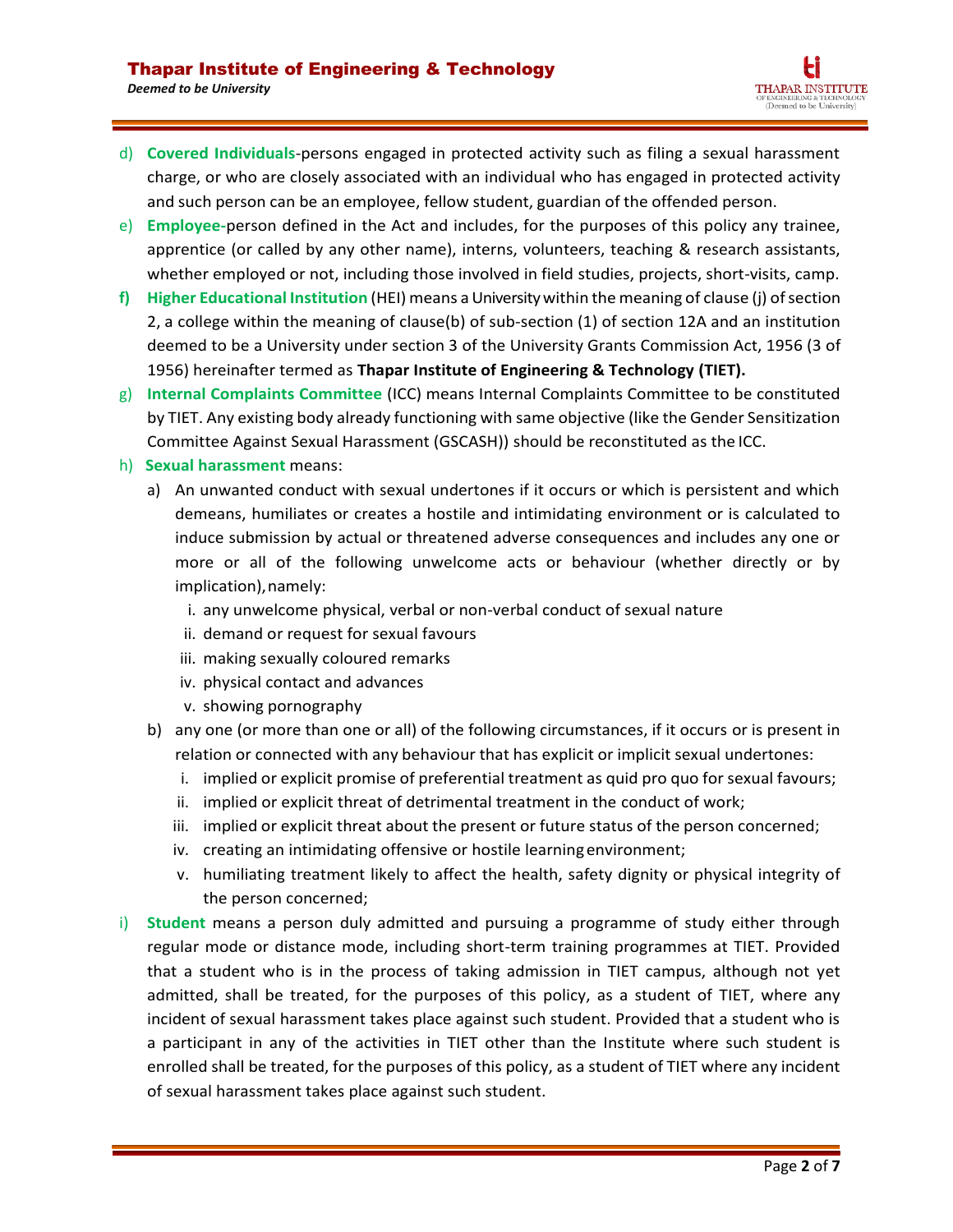- j) **Third Party Harassment** refers to a situation where sexual harassment occurs as a result of an act or omission by any third party or outsider, who is not an employee or a student of TIET, but a visitor to the TIET campus(es) in some other capacity or for some other purpose or reason;
- k) **Victimisation** means any unfavourable treatment meted out to a person with an implicit or explicit intention to obtain sexual favour;
- l) **Workplace** means the campus of TIET (Patiala, Derabassi, any other future campus):
	- a) Any department, organisation, undertaking, establishment, enterprise, institution, office, branch or unit which is established, owned, controlled or wholly or substantially financed by funds provided directly or indirectly by TIET;
	- b) Any sports institute, stadium, sports complex or competition or games venue, whether residential or not used for training, sports or other activities relating thereof within the campus(es);
	- c) Any place visited by the employee or student arising out of or during the course of employment or study including transportation.
- m) **Director** The head of the Institute is the Director of the Thapar Institute of Engineering & Technology.
- n) **Regulations** *–* The regulations with respect to this policy refer to the University Grants Commission (Prevention, Prohibition and Redressal of Sexual Harassment of women employees and students in Higher Educational Institutions) Regulations, 2015 notified on May 2, 2016.

# 2. Responsibilities

TIET shall:

- a) Publicly notify the provisions of sexual harassment and ensure its wide dissemination;
- b) Organise training programs, sensitization programs, workshops and awareness sessions for all employees including but not limited to students, faculty, contractual staff and all people working in the premises of TIET.
- c) Create awareness about what constitutes sexual harassment including hostility and quid pro quo harassment;
- d) Publicly commit itself to zero tolerance policy towards sexual harassment;
- e) Inform employees, students and faculty of the procedures and remedies available in case of an instance of sexual harassment;
- f) Organise training sessions for ICC members for process details and confidentiality requirements;
- g) Treat sexual harassment as a form of misconduct under service rules and initiate action for misconduct accordingly if person is found guilty;
- h) Monitor working of ICC, submission of timely reports and annual report preparation.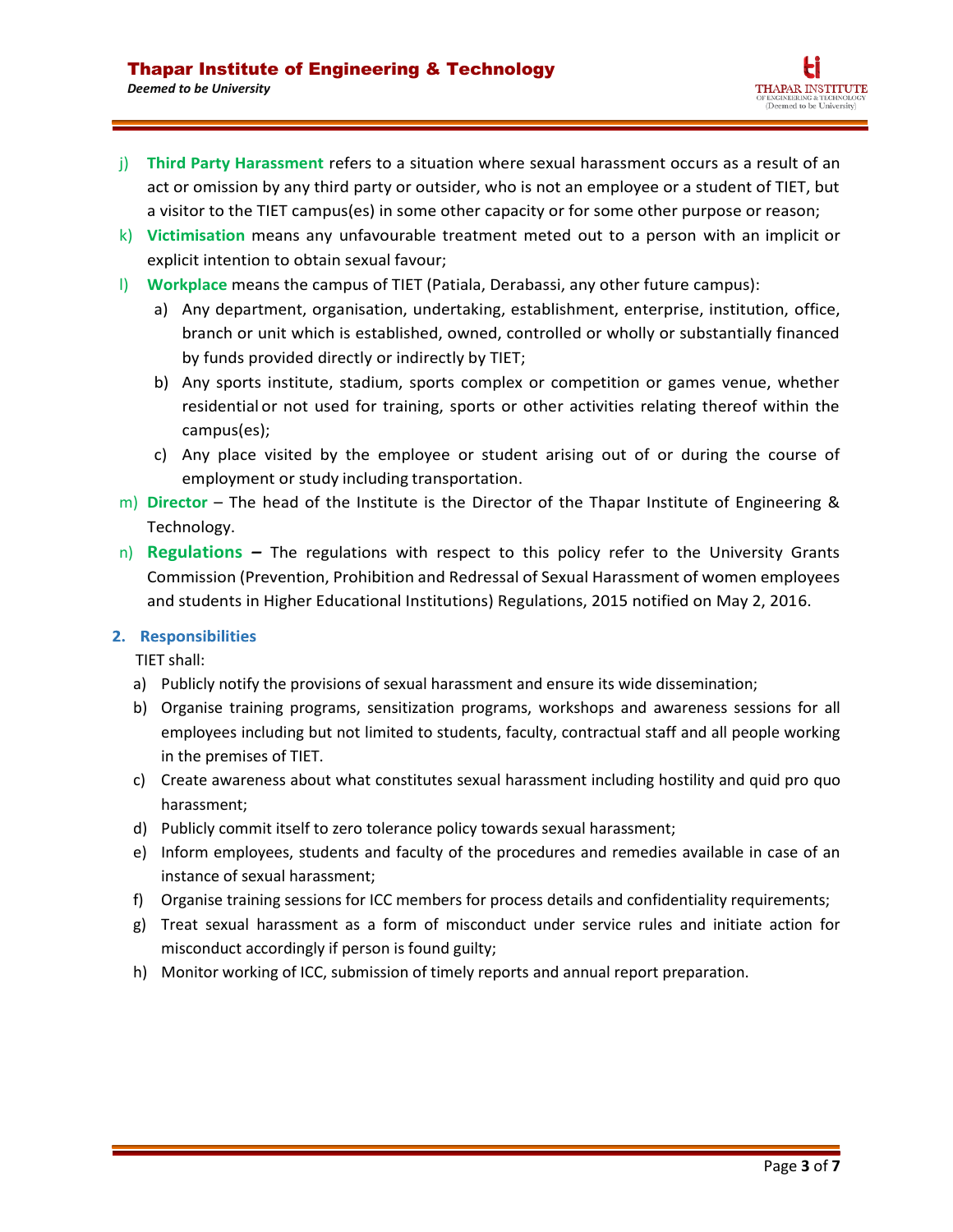*Deemed to be University*

# 3. Grievance Redressal Mechanism

An Internal Complaints Committee (ICC) shall be constituted with an inbuilt mechanism for gender sensitization against sexual harassment. The ICC shall have the following composition.

- a) A Senior Presiding Officer (not below the level of professor who shall be a woman at TIET;
- b) Two faculty members and two non-teaching employees (preferably committed to the cause of women or who have had experience in social work or have legal knowledge);
- c) If the matter involves students, then three students elected through transparent democratic procedure shall be part of the Committee;
- d) One member from amongst legal background being a person familiar with the issues relating to sexual harassment.

## Note:

- i) *At least one-half of the total members of the ICC shall bewomen*.
- *ii) Persons in senior administrative positions in TIET, such as Directors, Deputy Directors, Registrar, Deans, CHRO, Heads of Departments, etc., shall not be members of ICCs in order to ensure autonomy of their functioning.*
- *iii) The term of office of the members of the ICC shall be for a period of three years. TIET may also employ a system whereby one – third of the members of the ICC may change every year.*
- *iv) The member appointed from amongst the legal background/non-governmental organizations or associations shall be paid such fees or allowancesfor holding the proceedings ofthe Internal Committee as may be decided between the Institute and external consultant.*
- *v) Where the Presiding Officer or any member of the Internal Committee contravenes the provisions as per the statute or the policy shall be liable for punishment.*

# 4. Responsibilities of Internal Complaints Committee (ICC)

The Internal Complaints Committee shall:

- a) Provide assistance if an employee or a student chooses to file a complaint with the police;
- b) Provide mechanisms of dispute redressal and dialogue to anticipate and address issues through just and fair conciliation without undermining complainant's rights, and minimize the need for purely punitive approaches that lead to further resentment, alienation or violence;
- c) Protect the safety of the complainant by not divulging the person's identity, and provide mandatory relief by way of sanctioned leave or relaxation of attendance requirement or transfer to another department or supervisor as required during the pendency of the complaint, or also provide for the transfer of the offender;
- d) Ensure that victims or witnesses are not victimised or discriminated against while dealing with complaints of sexual harassment; and
- e) Ensure prohibition of retaliation or adverse action against a covered individual because the employee or the student is engaged in protected activity**.**

# **5. ICC Compliance for Inquiry**

The ICC shall comply with the procedure prescribed in this Policy which is as per the statue & UGC Regulations, for making a complaint & inquiring into the complaint in a time-bound manner. TIET shall provide all necessary facilities to ICC to conduct the inquiry expeditiously with required privacy.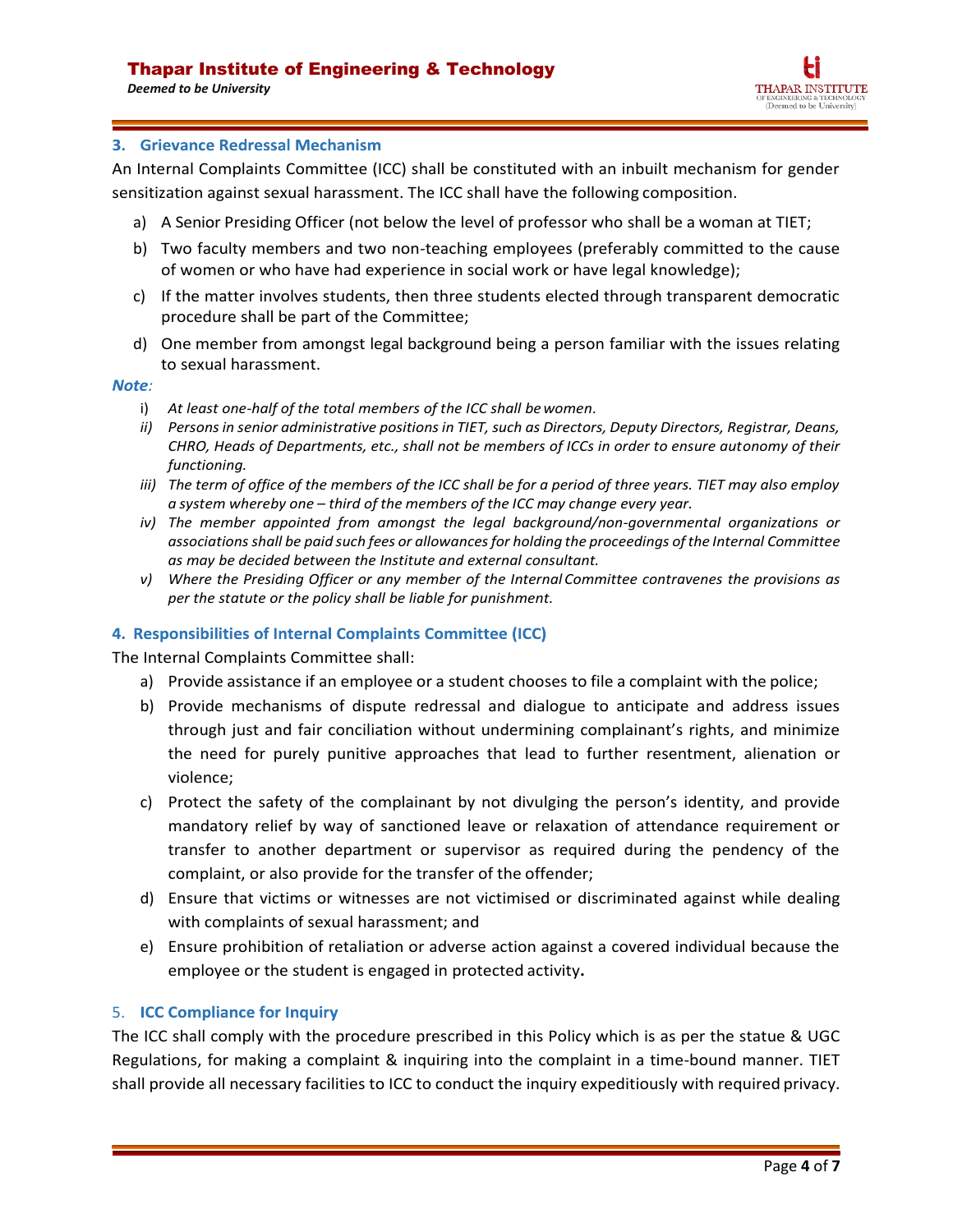# 6. Process of Making Complaint of Sexual Harassment

- a) An aggrieved person is required to submit a written complaint to the ICC within three months from the date of the incident, and in case of a series of incidents within a period of three months from the date of the last incident.
- b) Provided further that the ICC may, for the reasons to be accorded in writing, extend the time limit not exceeding three-months, if it is satisfied that the circumstances were such which prevented the person from filing a complaint within the said period.
- c) Friends, relatives, colleagues, co-students, psychologist(s), or any other associate of the victim may file the complaint in situations where the aggrieved person is unable to make a complaint on account of physical or mental incapacity or death on behalf of the aggrieved person.

# 7. Process of Conducting Inquiry

- a) The ICC shall, upon receipt of the complaint, send one copy of the complaint to the respondent within a period of seven days of such receipt.
- b) Upon receipt of the copy of the complaint, the respondent shall file their reply to the complaint along with the list of documents, and names and addresses of witnesses within a period of ten days.
- c) The inquiry has to be completed within a period of ninety days from the receipt of the complaint. The inquiry report, with recommendations, if any, has to be submitted within ten days from the completion of the inquiry to the Director. Copy of the findings or recommendations shall also be served on both parties regarding the complaint.
- d) The Director shall act on the recommendations of the committee within a period of thirty days from the receipt of the inquiry report, unless an appeal against the findings is filed within that time by either party.
- e) An appeal against the findings or/recommendations of the ICC may be filed by either party before the Director within a period of thirty days from the date of the recommendations.
- f) If the Director decides not to act as per the recommendations of the ICC, then it shall record written reasons for the same to be conveyed to ICC and both the parties to the proceedings. If on the other hand it is decided to act as per the recommendations of the ICC, then a showcause notice, answerable within ten days, shall be served on the party against whom action is decided to be taken. The Director shall proceed only after considering the reply or hearing the aggrieved person.
- g) The aggrieved party may seek conciliation in order to settle the matter. No monetary settlement should be made as a basis of conciliation. Director shall facilitate a conciliation process through ICC, as the case may be, once it is sought. The resolution of the conflict to the full satisfaction of the aggrieved party wherever possible, is preferred to purely punitive intervention.
- h) The identities of the aggrieved party or victim or the witness(es) or the offender shall not be madepublic or kept in the public domain especially during the process of the inquiry.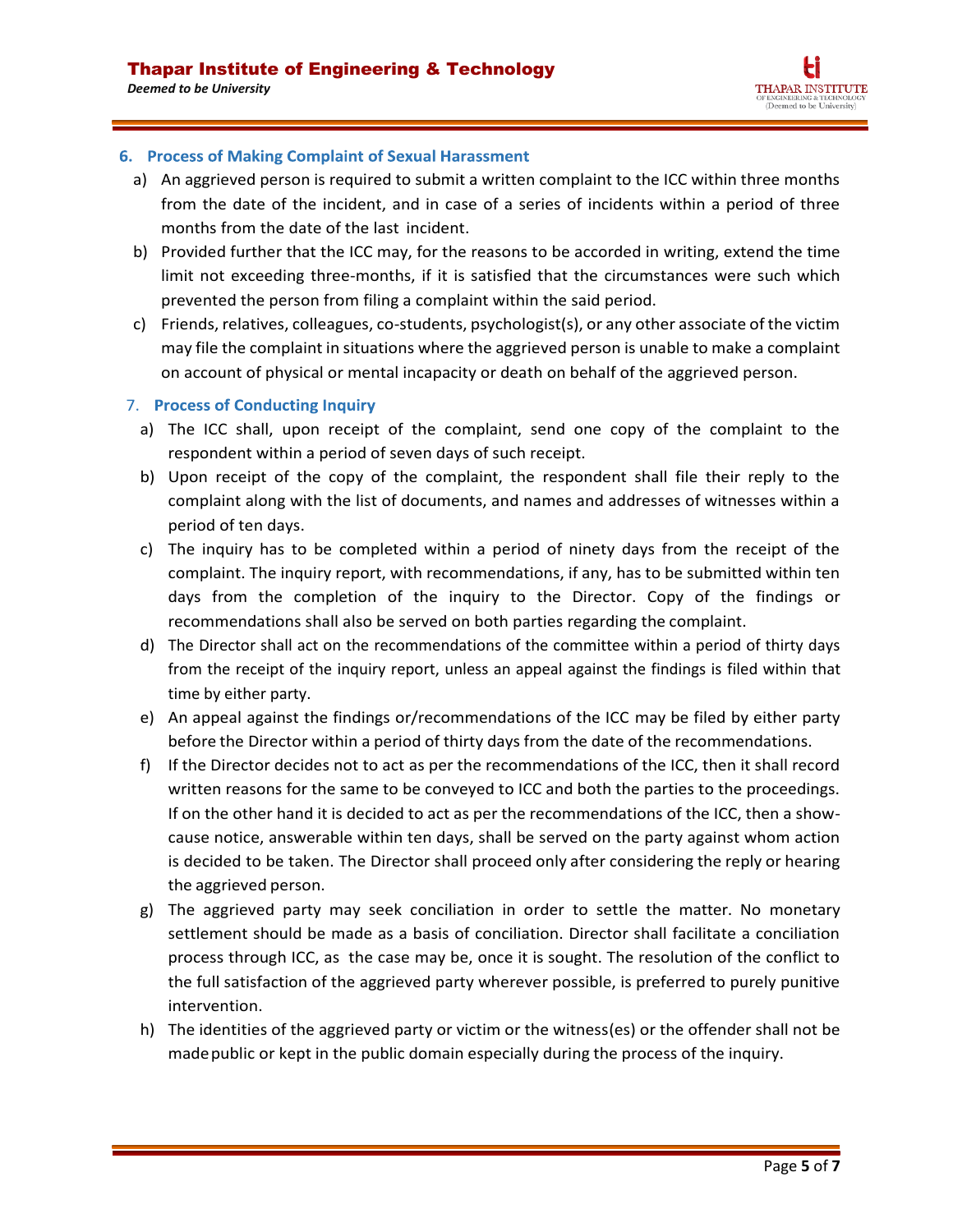Łi THAPAR INSTITUTE F ENGINEERING & TECHNOLOG<br>(Deemed to be University)

| <b>Procedures/Actions/Timelines</b> |  |
|-------------------------------------|--|
|                                     |  |

| <b>SN</b>      | <b>Procedure/Actions</b>                                                                                      | <b>Timelines</b>                                                                                                                                                                        |
|----------------|---------------------------------------------------------------------------------------------------------------|-----------------------------------------------------------------------------------------------------------------------------------------------------------------------------------------|
| 1              | Submission of written complaint                                                                               | Preferably within 3 months from date of incident or<br>last incident; delay can be condoned by ICC if<br>reasons found substantial.                                                     |
| $\overline{2}$ | Complaint copy - sent to Respondent                                                                           | Within 7 days from receipt of written complaint                                                                                                                                         |
| 3              | Respondent to file reply with list of<br>documents, list of witnesses                                         | Within 10 days of receipt of copy of complaint                                                                                                                                          |
| 4              | Inquiry to be completed                                                                                       | Within 90 days from date of the written complaint                                                                                                                                       |
| 5              | Submission of Inquiry Report with<br>recommendations to the Director and<br>copy to be served to both parties | Within 10 days of completion of enquiry                                                                                                                                                 |
| 6              | Director to take action                                                                                       | Within 30 days from receipt of the report from ICC                                                                                                                                      |
| 7              | Appeal can be filed before Director<br>against ICC report                                                     | Within 30 days of receipt of ICC recommendations<br>report                                                                                                                              |
| 8              | Director to act on recommendation of<br>ICC or not                                                            | If not, then reasons to be recorded & copy sent to<br>ICC & parties. If yes, then show cause notice to<br>parties to respond within 10 days as to action<br>against whom is to be taken |
| 9              | Reply of party                                                                                                | Considered. Decision taken by Director                                                                                                                                                  |
| 10             | Conciliation can be sought before the<br>Director                                                             | By either parties.                                                                                                                                                                      |

# 8. Interim Redressal

TIET may accord interim protection and relief as per the circumstances of the matter in consonance with the Statute.

## 9. Punishment and Compensation

- a) Anyone found guilty of sexual harassment shall be punished in accordance with the rules and regulations of TIET and the applicable employment laws.
- b) Where the respondent is a student, depending upon the severity of the offence, TIET may:
	- i. withhold privileges of the student such as access to the library, auditorium, hostels, transportation, scholarships, allowances, and identity card;
	- ii. suspend or restrict entry into the campus for a specific period;
	- iii. expel and strike off name from the rolls of TIET, including denial of re-admission, if the offence so warrants;
	- iv. award reformative punishments like mandatory counselling and/or performance of community services.